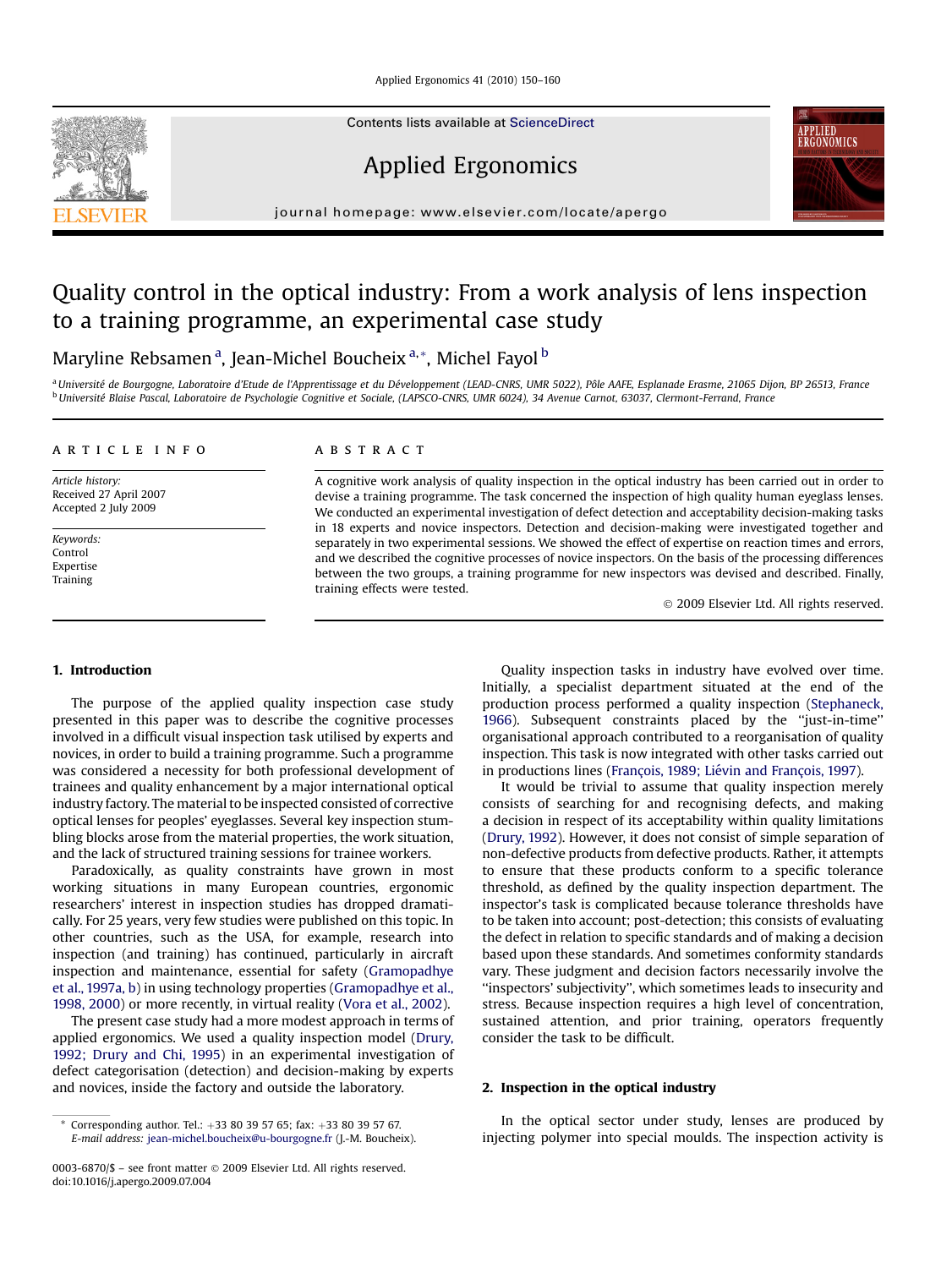<span id="page-1-0"></span>part of an assembly – inspection task according to the chronology indicated in Fig. 1.

Lens inspection requires special physical conditions, particularly in terms of lighting. In the real working situation, each inspected lens is brought into the inspector's field of vision, as he/she sits facing a ''black box'', containing a fluorescent tube in front of which the lens is examined (Fig. 2). The lenses are round and transparent; the defect to be inspected could be located on the external surface of the lenses or inside. The size of the lenses may vary from 65 to 80 mm in diameter and from 10 to 16 mm thickness. There were a number of different defect categories.

Every lens is scrutinised. In order to clear the lenses of dust, material projections, and other particles, on their surface, the workstations are equipped with air blow guns (compressed air) and lenses are systematically dusted with special fabric cloths (imitation suede). The inspection is carried out alongside this procedure. This task appeared difficult and often a source of ''slip-ups'' for several apparent reasons, beginning with statistical studies, by the Quality Department and the operators.

The product is itself a source of uncertainty. A lens presents a certain thickness and a certain curvature, both of which vary. At times, lenses provide the same perceptive result as a magnifying glass, and the defects are all the more difficult, not only to track down, but also to locate in the mass and in the area of concern (core) of the lens. Another source of difficulty stems from the defects sought. Indeed, if some defects are easily detectable because they are very noticeable, the majority are very small, some tenths of millimetres. In addition, they are extremely diverse (''micro-grooves'', free jet, white fleck, pollution, batch stone, cotton, etc.) and can assume various forms. Lastly, with regard to the standards established by the Quality Department, it is necessary to decide whether or not the defect is acceptable.

The decision depends on combining three parameters. The first of these is the default intensity. The Quality Department calibrated four levels, the sizes of which vary from a few tenths of a millimetre and all are less than a millimetre. The intensity is measured only for one or two types of defects (these are the most frequent), the other defects being unacceptable, irrespective of their intensity. The second parameter is the part of the lens containing the defect. Lenses have been ''virtually'' divided into three concentric zones ranging from zone 1 to zone 3 (Fig. 3). Zone 1, tolerates fewer defects than the other zones and those which are less serious. Zone 3, tolerates the most defects in terms of number and intensity, because the lens is systematically re-cut by the optician. Zone 2 is the intermediate zone between the two other zones. The third parameter is the limited number of acceptable defects in each of the zones and in general, on the lens' surface. Finally, two constraints are added: one is the monitoring time, limited by the production targets (a few seconds per lens, 5 s being standard); the other is the variation of the criteria for the rigorousness of the inspection standards. While some types of lenses are required to be completely free from defects or permit extremely minor defects, exclusively in zone three, other types of lenses may comprise more marked defects, even in zone two.

2.1. Why were we asked by the factory to carry out the study presented in this paper? And what was the problem to be solved?

In response to the first question, there were three main factors, with combined effects. Firstly, immediately prior to commencing



Fig. 1. Context of the inspection task.



Fig. 2. Lens inspection at the workstation in the optical industry.

the study, the factory in which this analysis took place became an international pilot site where 400 workers were employed. Thus a great number of inspection trainees had to be trained within a short period of time. The factory was recently involved in obtaining a quality certification (''ISO 9002'') which required employees, particularly inspectors, to reach a higher level of skill. At the same time, a new automated process of industrial mass production led to an important increase in the factory's output. Secondly, the initial task of the employees at this stage of lens production was the dismantling and re-assembly of the mould containing the lens. Thus, the task of inspection was added to the initial task. According to the inspectors' management staff, these changes did not affect experienced or expert inspectors performance, but did change to a considerable degree the performance of less experienced employees or novices. Thirdly, and this is the main reason, many inspection errors were observed, even after a long training period (more than several weeks). Due to the new organisation, including the new automated process, the average rate of defects was neither known nor expected by inspectors. Defects were not rare, so inspectors were really likely to find many defects. Within the same category of defect some were acceptable and in contrast others were not; and, depending on their size and on the zone where the defects were situated, i.e. on (or within) the lens, (Fig. 3) inspectors were required to alter their decision criteria. As indicated above, this implied that inspectors had to make a decision about which zone on the lens contained the defect. Moreover, the tolerance threshold (for size and zone, as well as for the different categories of defects) varied across different types or different



Fig. 3. Virtual lens areas.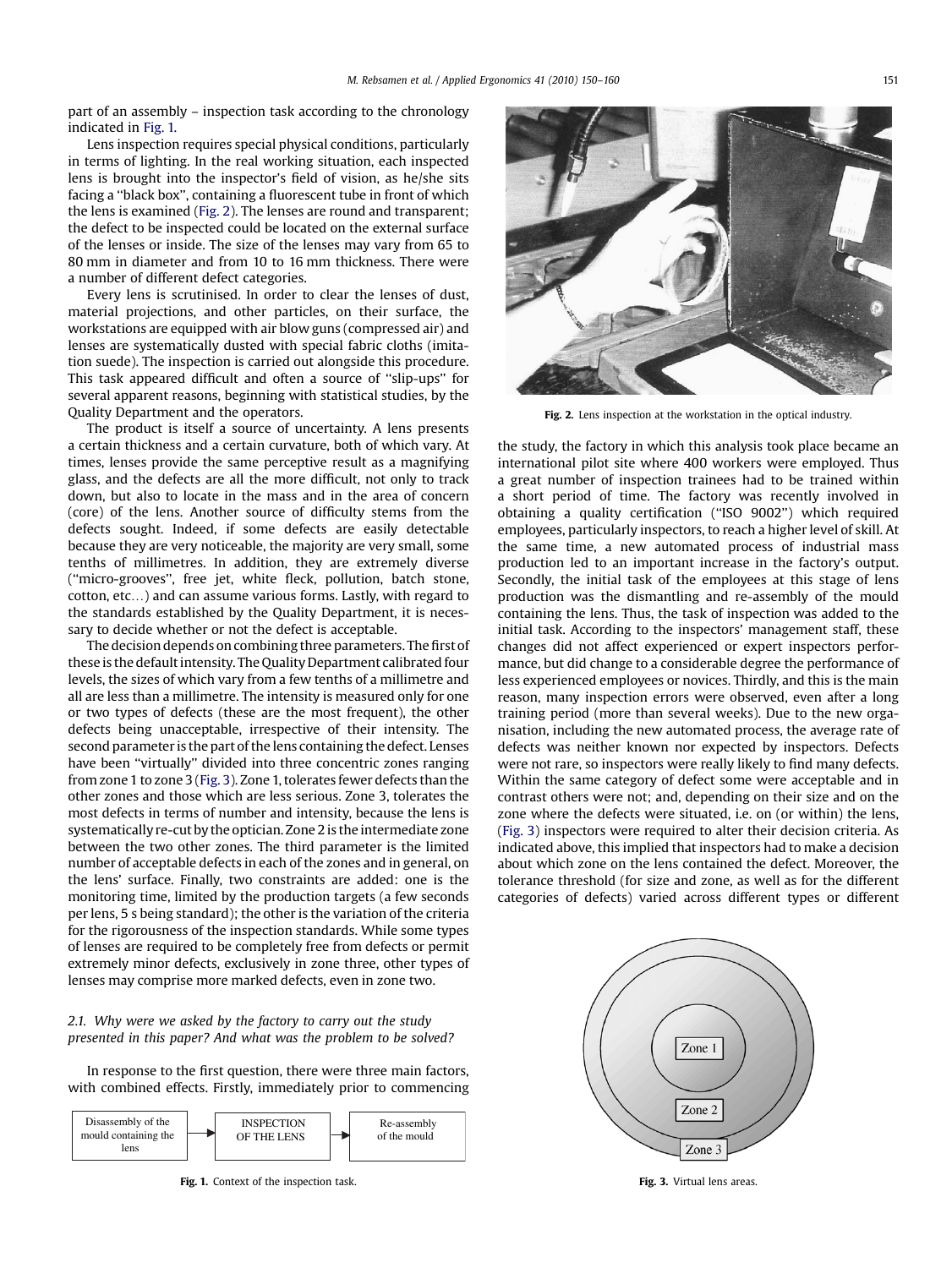series of lenses (mainly depending on their quality). The types of defects were not equally visible (depending on the type of lens): cotton was probably easier to detect than a white fleck.

# 2.2. How were inspectors trained before we were asked to design their training sessions?

Preceding our experiments, several interviews were held, both with beginners and experienced inspectors and with supervisory inspectors for orientation purposes. These preliminary investigations revealed that beginners recently appointed to the new inspection workplace complained about not having sufficient time to carry out the inspection. They explained they were often overloaded and made the inspection without sufficient knowledge of the accuracy of their decision. This uncertainty led to bad feeling, and we may assume that inspectors stopped searching, given the time normally allocated to this task on the production line. Interviews with experienced inspectors and ''experts'' also revealed interesting data regarding the traditional training method, and with respect to the environmental and material aspects of inspection task. Training was mainly based on ''learning on the job'' without explicit instructions concerning the visual criteria for inspection and the defects. Explicit instructions concerned more general conditions of the inspection: the best way to hold the lens in front of the fluorescent tube, the best physical position to adopt during the task (with respect to eye vision performance), the best way to dust the lenses with a blow gun, general rules for accepting a defect. This kind of information is easily verbalised; it is declarative knowledge [\(Anderson, 1983](#page-10-0)). In contrast, more cognitive aspects of control were never described: the way to explore the lens, how to detect the defect, or how to correctly assess its severity. This second type of information is not easy to verbalise because much of it is concerned with procedural knowledge: for example, experienced inspectors said that ''they did not search for the defect, because the defect sticks out a mile''. This idea of a ''stimulus that sticks out a mile'' has been described by [Treisman and Gelade \(1980\).](#page-10-0) Stimulus discrimination does not require searching or concentration of attention when the target is perceived as very different from the background onwhich this target appears. Expertise could produce an effect in which, for the inspector, the defect stands out more than the non-relevant stimuli on the lens (superficial dust, reflection, acceptable category of defect). Briefly, traditional training provided more information about the general purpose of the inspection task than instructions and specific practical exercises concerning how to go about the task of inspection. In this way, we may hypothesise that differences between experts and novices could not be explained by self-selection effect alone, due the difficulty of the task. Finally, the actual workstations were not confined to a contained space but were situated in large high-ceilinged, airy workrooms.

Thus, for the factory, the goal was to optimise training sessions as well as the learning content thereof, all within a short time scale. Therefore, in consideration of the context presented above, this goal was rather crucial.

#### 3. Studies and models relating to quality inspection

Studies on quality inspection led by Drury and his collaborators since the 1970s have greatly contributed to providing an awareness of the fact that the human operator, even if he/she is not infallible in inspection tasks, is nevertheless more effective in decision-making than most automatic systems [\(Drury and Fox, 1975; Drury and](#page-10-0) [Sinclair, 1983\)](#page-10-0) and can improve his/her performance with specific training [\(Czaja and Drury, 1981; Duchowski et al., 2000; Gallwey](#page-10-0) [and Drury, 1986; Gramopadhye et al., 1997a, b, 1998, 2000; Vora](#page-10-0) [et al., 2002\)](#page-10-0).

The training of inspectors has taken on a more important role in new industrial organisations, when it rapidly became clear that there was a lack of experienced inspectors. Cognitive processes related to inspection were modelled by [Drury \(1975\)](#page-10-0) and [Spitz and](#page-10-0) [Drury \(1978\)](#page-10-0) in a series of studies on a glass inspection task. These authors broke the inspection activity down into two steps: detection, which implies categorisation, and decision-making. The increased demand for inspectors required the implementation of a specific type of training that would allow trainees to rapidly acquire sufficient skills to attain a level of inspection performance close to that of experts trained ''on the job''.

In order to study lens inspection, the inspection model developed firstly by [Drury \(1975\)](#page-10-0), Spitz and Drury (1978) can be used ([Fig. 4](#page-3-0)). This model is based on two processing stages: visual search activity for detection and decision-making. However, it is possible that there is some to-ing and fro-ing between the two stages.

The detection stage involves a categorisation process based on the activation of high quality representations of defect categories. In the optical industry, fragments of material or dust frequently stick to the lens, which is noise, giving the appearance of a defect. If the detected signal is not a defect, a new scanning of the lens is often initiated. When no signal is detected, the acceptance decision is probably made progressively in relation to the amount of time spent examining the lens. For this reason there is an extra box in the model ([Fig. 4\)](#page-3-0) named ''is available time used up?'' which can either return to the visual scanning phase or go down to acceptance. The detection and decision-making steps are thereby more or less combined up until the final decision, particularly in the case of experts, who use functional, goal and task related constraints and representations. The signal must then be assessed in the light of the acceptance standards in order to determine if any lens remains within the acceptance boundaries, or if they are located outside these boundaries. The underlying first model of inspection has its origin in signal detection theory [\(Tanner and Swets, 1954; Sylla and Drury, 1995\)](#page-10-0).

#### 4. What is expertise in lens inspection?

Our goal was to study the cognitive processes involved in lens inspection, in respect of the degree of operator expertise, in order to use the results in the development of training programmes [\(Boucheix,](#page-10-0) [2003, 2004\)](#page-10-0).Most studies on expertise simply emphasise the fact that experts succeed better and faster than trainees in the execution of the task in which they are experts. We should therefore start with a definition of expertise. However, there are many different approaches to understanding expertise, depending on the field in question, and many requirements for applying this comprehension. As a result it is difficult to provide a general and final definition. Reviews of psychological characteristics and experts' strategies drew attention to a series of features; some of them seem relevant to inspection [\(Glaser and Chi,](#page-10-0) [1988; Shanteau, 1992; Cellier et al., 1997; Farrington-Darbi and Wil](#page-10-0)[son, 2006](#page-10-0)). Experts have extensive and up to date knowledge. They have a highly developed sense of perception and ability for concentration. Experts also have a highly developed a sense of what is relevant when making decisions. They are able to simplify complex problems, and act better in the face of adversity. Experts are better at identifying and adapting to anomalies and exceptions and they are also capable of adapting their strategies to changing task conditions. They show a strong sense of responsibility. Experts make small errors; they are used to avoiding significant errors. Experts excel mainly in their own field. They perceive significant meaningful patterns in their field, and they have strong self-monitoring skills. Experts have greater anticipation skills, with a more global functional view of the situation and take a wider range of data into account in diagnosis. Experts encode new information more quickly and completely, and are deemed to have a greater repertoire of strategies.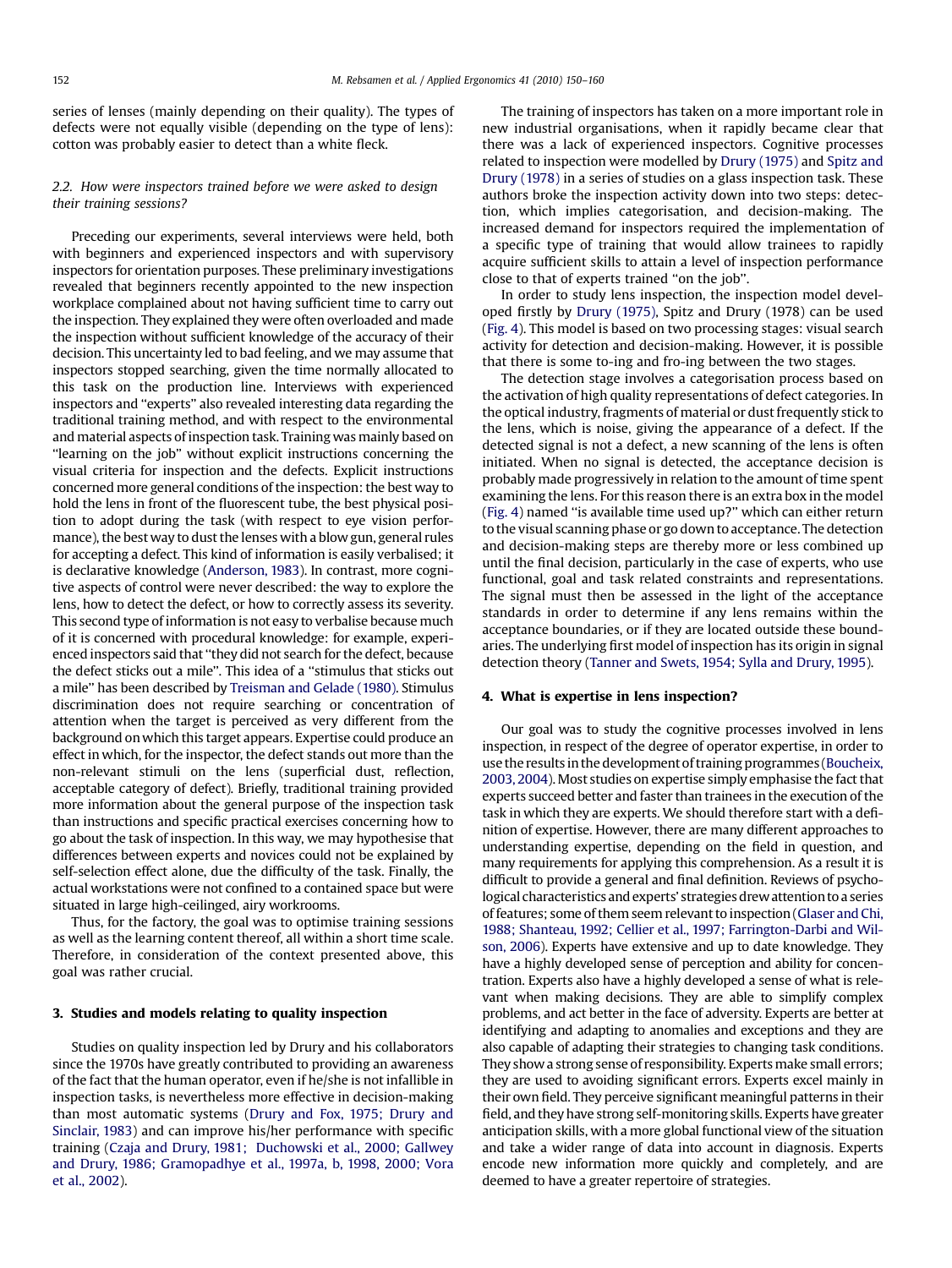<span id="page-3-0"></span>

Fig. 4. Visual inspection model for lenses inspired by [Drury and co-workers \(1975, 1992, 1995\).](#page-10-0)

[Ericsson and Lehaman \(1986\)](#page-10-0) have highlighted the fact that expertise consists of maximum adaptation to the constraints of the task in hand. [Vicente and Wang \(1998\)](#page-10-0) demonstrated the constraints attunement hypothesis in experts. For example, [Biederman and Shiffar \(1987\)](#page-10-0) compared the performances of novices and experts in a task consisting of determining the sex of chickens. The observed configurations were very poorly distinguishable. However, experts were able to classify 1000 chickens per hour with a 98% rate of accuracy.

At a perceptual level we can bring closer inspection tasks and studies about medical diagnosis. [Myles-Worsley et al. \(1988\)](#page-10-0) compared different levels of expertise in a study on the recognition of chest X-rays. Participants had to distinguish between normal and abnormal images after an initial sensitisation phase. Novices showed a lower recognition rate and failed to distinguish between normal and abnormal films. For the first-year professionals, the recognition rate for the two types of film was improved compared to the novices. For the expert group, the rate of recognition for the abnormal films increased in proportion to the experience of the subjects, from 24% after 4 years of experience, to 35% after 22 years. However, this tendency was reversed for normal films. Experts may have lost the ability to recognise normal attributes. In fact, it is likely that they have perfectly integrated the notion of normal attributes, and as a consequence, they no longer process this information. The very brief time period given to participants to memorise the attributes (500 ms) suggests that the experts only processed the relevant stimuli, meaning the abnormal films. So expertise seems to depend upon a deep understanding of normal and abnormal attributes, since processing of the former was automated (which explains why they were not memorised). We were inspired by this study and by the researches of Drury and colleagues to develop the experiment reported below.

# 5. Method

### 5.1. Experimental overview

Two groups of participants who differed in their level of expertise were tested. The study took place in the factory. We

reproduced the workstation (as in a full scale simulation situation) in the same area as the true working stations. All the same real physical conditions were maintained, including the same material. [Fig. 2](#page-1-0) illustrates what the inspector did, in the experiment, from the moment he first looked at the glass to the moment of making a final decision in respect of that particular lens (see also the model Fig. 4). We gathered and indexed a panel of lenses that presented variable characteristics depending on presence or absence of defects.

Our panel was a representative sample of the real defect frequency, made up of lenses having either a single defect or no defect at all. In the real working situation, there the appearances of different kinds of defect were interdependent. Then, a single type of defect could be seen (involving a specific type shining point in the lens) the location of which on the lens and its intensity were subject to variation. According to this location and intensity of the defect, the lens is deemed to be either acceptable or non-acceptable. Our panel included four degrees of lens acceptability: Good lenses: without any Defect (GWD); Good lenses: with an Acceptable Defect (GAD); Bad lenses: with non-acceptable Limited Defect (very close to acceptability) (BLD); Bad lenses: with a non-acceptable Non-limited Defect (BND). Experts (quality inspectors) validated our panel. In order to increase the relevant features of real work lens inspection, the degrees described above included some disparities, which is to say that, no lens, even among those having a ''non-limited'' defect, displayed a very significant defect. The hypothesis tested was that the ''limited'' lenses (GAD and BLD) would be more difficult to process than the ''non-limited'' lenses (GWD and BND).

In order to study detection and decision-making separately, we used a dual time experimental procedure and varied the specific instructions between the two time periods. In the first time period of the experiment – detection task, the participants were instructed to carry out a simple detection – ''to indicate whether or not the lenses contained a defect, without having to decide upon the acceptability of the lenses''. In the second time period – inspection task, taking place just after the first task and which included detec $tion + decision$ , the instructions were to carry out a traditional inspection, that is, – ''to decide whether or not the lenses were in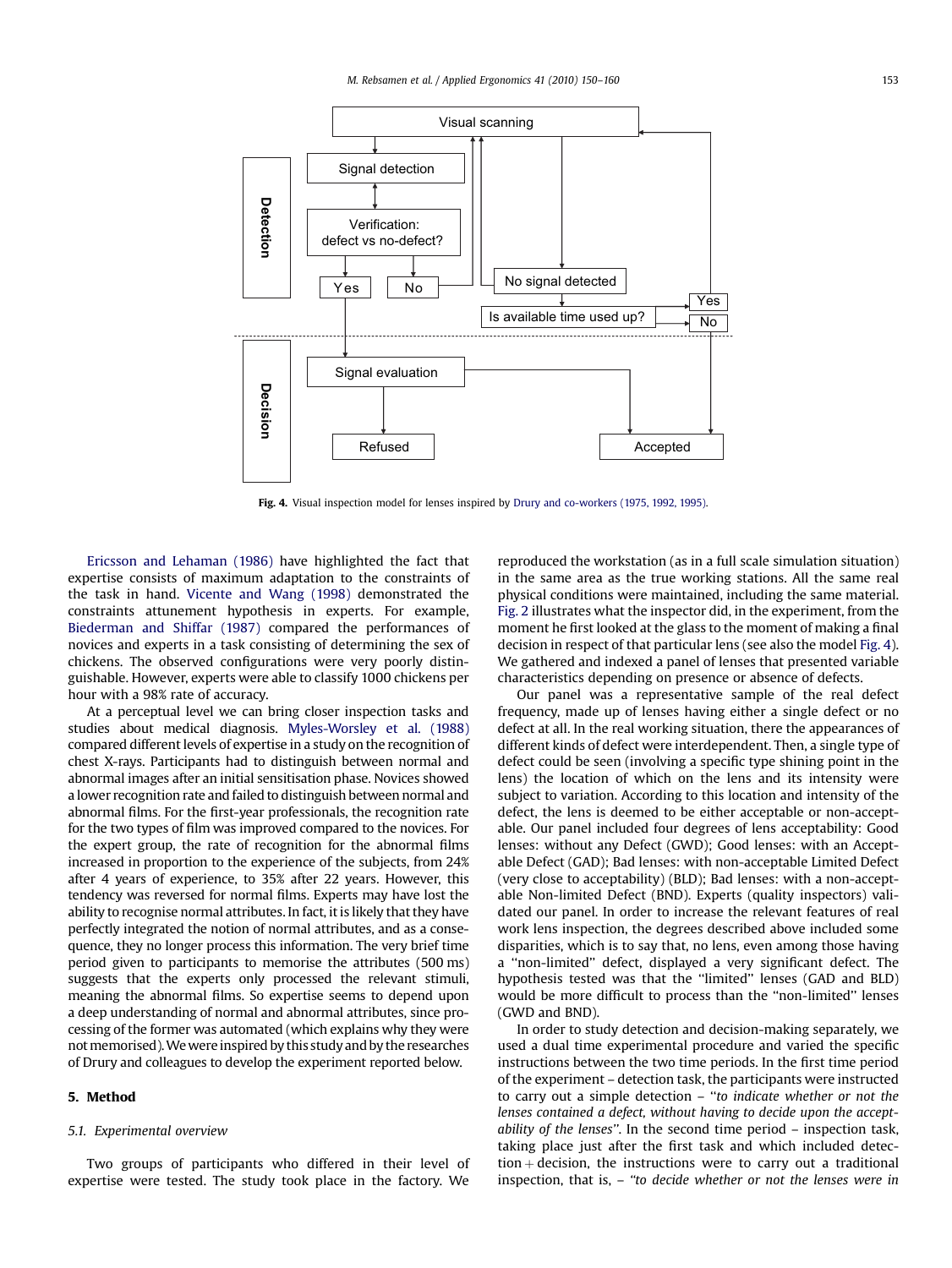conformance with the acceptance standards''. Therefore, in this  $detection + decision task$ , it was not possible to make a decision without carrying out the detection stage beforehand.

Thus, wewished to store data during the detection stage alone, as well as on the detection and decision-making stages. The differences in performance between the two tests could provide information about the judgment/decision process, particularly with respect to its duration. If the two processing stages succeed each other, the inspection time period  $(detection + decision)$  should have been significantly greater than the detection time period, and the time necessary for the decision should be added to that of the detection.

Three categories of performances measures were used. The two first were response time (reaction time) for each lens and errors (false alarms and omissions). Errors in judgment could have four possible sources: errors in the evaluation of the area where the defect is located, errors in the evaluation of the extent of the defect, errors in applying the inspection standard (poor extent/area matching) and finally errors in not seeing a defect and therefore reporting the lens as being good. We also performed a Signal Detection Theory (SDT) analysis, calculating for each group values of  $d'$  and  $\beta$ .

#### 5.2. Participants

Eighteen operators (all female) working in visual inspection stations agreed to participate in the study. Nine of them were expert inspectors and nine were non-expert operators (''the least experienced among available subjects'', [Alwood, 1986; Cellier et al.,](#page-10-0) [1997](#page-10-0)). Experts were inspection supervisors (they had more than 15 years of experience), non-experts had been ''in-line'' operators for a short time only (having less than one year's of experience, but without really being complete learners). The participants we labelled as experts in this experiment were experienced inspectors with extensive practice of inspection. Because of their inclusion by the factory in the definition of the categories of defects, of the standards, as well as in the design of the quality process and in the training sessions, these inspection supervisors appeared to be closer to a group of experts rather than an experienced only group.

#### 5.3. Materials

The experimental material was composed of a panel of 50 lenses including 20 lenses without defect (GWD), 10 lenses with an acceptable defect (GAD), 10 lenses with a non-acceptable limited defect (BLD), and 10 lenses with a non-acceptable non-limited defect (BND). These lenses were randomly selected and numbered from 1 to 50. The material also included a visual inspection station with light conditions in conformance with current standards ([Fig. 2](#page-1-0)), a bottle of acetone and suede cloth for the detection test, a zonal chart and a grease pencil for the inspection test. Data sheets were required to collect data for each lens. Opposite each lens number, the experimenter timed (in seconds) the response and recorded each item of data on the sheet booklet. A precise stopwatch was started when the inspector moved the lens before the lamp and stopped when he began his response.

# 5.4. Procedure

Each participant took both tests under the same conditions and at the same station. The same panel of lenses was presented to them with a week-long interval between each test. The detection test was taken along with the inspection test (detection  $+$  decision tests). For the detection test, the instructions given to participants were to say, after examining each lens, if it contained a defect or not. We asked for a "yes or no" response for each lens. For the inspection test (detection  $+$  decision tests), the same participants were seen again. This time, the instructions were to carry out the inspection, that is to say, to decide if each lens was acceptable or not, after examining it. We asked for a ''good versus bad'' answer.

# 6. Results

#### 6.1. Response times

Mean and standard deviations according to the two tests and to the categories of lenses are provided Table 1. Data was analysed using a 2  $\times$  2  $\times$  4 ANOVA (group by test and by lens). Analyses were only related to the times associated with correct responses.

Firstly, Expert group ( $m = 6.43$  s) was faster than Non-Expert group ( $m = 9.02$  s),  $F(1, 16) = 5.63$ ,  $p = 0.03$ .

Secondly, the task factor (detection vs detection  $+$  decision) had a significant effect on response time. Inspection (detection + decision) took longer time than detection,  $(F(1, 16) = 26.23,$  $p < 0.001$ ). However, there was not much difference between detection and inspection (detection  $+$  decision) for GWD lenses, but levels were higher for GAD (Non-Expert group,  $t(17) = 2.9$  $p < 0.02$ ; Expert group,  $t(17) = 3.55$ ,  $p < 0.01$ ); for BLD (Non-Expert group,  $t(17) = 4.6$ ,  $p < 0.01$ ; Expert group,  $t(17) = 3.27$ ,  $p < 0.01$ ) and for BND (Non-Expert group,  $t(17) = 3.39$ ,  $p < 0.01$ ; Expert group,  $t(17) = 2.71$ ,  $p < 0.02$ ).

Thirdly, the highest mean times were those involving good lenses with no defects; times then progressively decrease for the lenses displaying a ''limited'' defect. The shorter mean times were those observed for the lenses with a ''non-limited'' defect,  $F(3,48) = 21.08$ ,  $p < 0.001$ . This result is in accordance with a prediction from Drury's model, which hypothesises that the inspector will keep inspecting for defects until available time is used up [\(Fig. 4](#page-3-0)). In contrast, the detection of a defect will terminate inspection immediately.

Interactions between the group factor and the other two factors task type and lenses, did not show any significant effect. However, interaction between the task (detection and inspection) and lens

Table 1

Mean response time (seconds) according to each category of lenses and to the task type (detection versus inspection - detection + decision) for experts and non-experts inspectors.

|                          |             | Categories of lenses |                        |                    |                        |       |
|--------------------------|-------------|----------------------|------------------------|--------------------|------------------------|-------|
|                          |             | Good without defect  | Good acceptable defect | Bad limited defect | Bad non-limited defect | Total |
| Detection                | Experts     | 7.18(4.14)           | 4.46(1.68)             | 4.65(2.21)         | 3.2(1.74)              | 4.87  |
|                          | Non-experts | 10.41 (3.68)         | 7.39(1.58)             | 5.3(1.38)          | 4.13(1.40)             | 6.81  |
|                          | Total       | 8.79                 | 5.93                   | 4.98               | 3.67                   | 5.84  |
| Inspection $(det + dec)$ | Experts     | 7.39(2.18)           | 9.64(4.03)             | 8.73(3.02)         | 6.17(2.77)             | 7.98  |
|                          | Non-experts | 10.98 (4.63)         | 12.42(5.56)            | 13.86 (5.41)       | 7.65(2.78)             | 11.23 |
|                          | Total       | 9.18                 | 11.03                  | 11.30              | 6.91                   | 9.60  |
| Total                    |             | 8.99                 | 8.48                   | 8.14               | 5.29                   | 7.72  |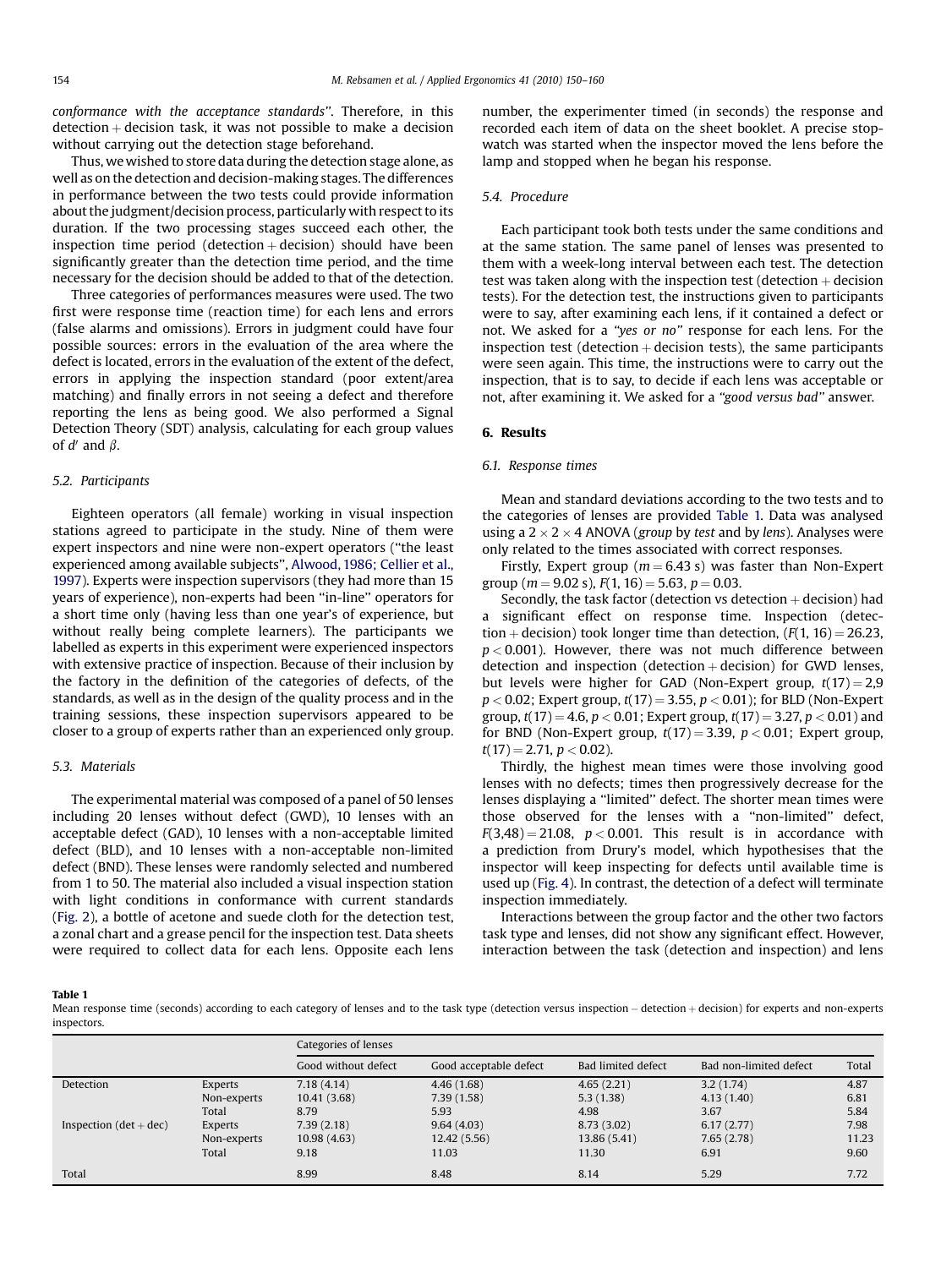

Fig. 5. Mean time responses differences (seconds) between the detection task and the inspection task (detection  $+$  decision) according to the category of defect and expertise.

factors was significant  $(F(3,48) = 16.29, p < 0.001)$ . This effect highlighted the fact that inspection times (detection  $+$  decision tests) were longer than detection times for GAD, BLD, and BND lenses. It should be noted that detection times were all the more significant when the defect was less extensive, since BND lenses were scanned for the least amount of time and GAD lenses were scanned for the greatest amount of time. On the other hand, ''limited'' lenses (GAD and BLD) required the most time during the inspection test (detection  $+$  decision). The least amount of time was spent on the BND lenses during both detection and inspection (detection  $+$  decision); these lenses gave rise to less uncertainty. Expertise matters little when there is only a small amount of uncertainty.

Three-way interaction (group, test, lenses) was marginally significant ( $F(3,48) = 2.78$ ,  $p = 0.051$ ). Then, we performed statistics on the differences between the two groups for each type of lens and for each test. This outcome indicated that experts were able to detect less extensive defects (GAD) quicker than novices  $(t(17) = 3.82 \ p < 0.001)$ . They marginally responded quicker when the lens did not have any defect (GWB),  $(t(17) = 1.75 p = 0.09)$ . But, there was no significant difference between the two groups for the bad lenses BLD and BND. The results from the inspection test  $(detection + decision)$  times illustrated that the expert's inspectors tended to give a quicker response for GWB  $(t(17) = 2.11, p = 0.051)$ and for BLD ( $t(17) = 2.48$ ,  $p = 0.024$ ), but not for GAD ( $t(17) = 1.21$ ,  $p = 0.24$ ) and BND (t(17) = 1.12,  $p = 0.27$ ). Bad lenses with limited defect seemed to create the most problems for non-expert inspectors.

Finally, our second test (inspection test: detection  $+$  decision) did not itself allow us to obtain information on the decision-making activity alone. But, since in each test we were dealing with the same panel of lenses and the same participants, we subtracted the mean response times for the first test (detection) from those of the second (inspection: detection  $+$  decision). This subtraction was performed in order to obtain an ''estimate'' for the time required for judgment alone when dealing with the GAD, BLD, and BND lenses. Fig. 5 illustrates the results of these subtractions. Decision times were not different between experts and non-experts except for BLD lenses: the mean decision time required for lenses with defects within non-acceptable limits for the non-expert group had a mean value 4.48 s longer than that of the expert group (Post-Hoc test,  $p = 0.023$ ). In the case of these lenses, which were borderline acceptable, experts decided to reject them more quickly.

# 6.2. Errors

Means and standard deviations of errors (expressed in percentages) according to the two tests (detection and inspection) and to the categories of lenses are provided in Table 2. Data were again analysed using a 2  $\times$  2  $\times$  4 ANOVA.

Expert group made more errors than non-expert group (respectively, M Expert =  $19.44\%$  and M Non-Expert =  $14.58\%$ ),  $(F(1,16) = 5.59, p < 0.05)$ . Test factor (detection vs inspection) had no effect on the error rate–mean error rates for the two tests were fully equivalent. However, breakdown of the errors was not the same depending on test and lens type. Total error rate was greater for ''limited'' lens containing either an acceptable defect (GAD) or a non-acceptable defect (BLD) than for non-limited defects (GWB; BND,  $(F(3,48) = 15.06, p < 0.001)$ ).

Interaction between test and lens factors revealed significant effect  $(F(3,48) = 16.62, p < 0.001)$ . GAD lenses were difficult to detect but once detected easier to judge, whereas BLD were easy to detect but more difficult to judge as non-acceptable. Interaction between test (detection vs inspection) and group was not significant,  $F(2,48) = 2.12$ ,  $p = 0.11$ .

At this point, we distinguished false alarms and omissions. In the detection test, errors relating to lenses with no defect (GWD) were false alarms and errors relating to three other lens types (GAD, BLD, and BND) were omissions. In contrast, in the inspection test GWD and GAD lenses were acceptable, so errors relating to these lenses (rejects) were false alarms. BLD and BND lenses should have been rejected and errors relating to these lenses (accept) were omissions. The rates of false alarms and omissions for each group are presented in [Fig. 6.](#page-6-0)

Omissions rates were always higher than false alarms rates, ANOVA  $(F(1,16) = 14.2, p < 0.001)$  and a significant interaction between error types and levels of expertise was found,  $F(1,16) = 7.19$ ,  $p < 0.02$ . In both tests, the rate of false alarms was higher for Non-Experts than for Experts (error rates for GWD lenses were respectively 17.7% for Non-Experts and 10.5% for experts in the detection test; respectively 4.44% and 1.7% in the inspec $tion - detection + decision test$ ). The expert group was more efficient than the non-expert group in recognising a good lens.

For GAD lenses, errors rates were higher in the expert group than in the non-expert for detection test (omissions), 47.8% versus 30%; but on the other hand, for inspection test (detection  $+$  decision) error rates (false alarms) were higher in the non-expert group (17%) than in the expert group (10%). This result was close to the findings of [Myles-](#page-10-0)

Table 2

Mean percent of errors according to each category of lenses and to the task type (detection versus inspection - detection + decision) for experts and non-experts inspectors.

|                          |             | Categories of lenses |                        |                    |                        |       |
|--------------------------|-------------|----------------------|------------------------|--------------------|------------------------|-------|
|                          |             | Good without defect  | Good acceptable defect | Bad limited defect | Bad non-limited defect | Total |
| Detection                | Experts     | 10.55(1.04)          | 47.8(1.2)              | 15.55(1.23)        | 5.55(1.01)             | 19.86 |
|                          | Non-experts | 17.8(1.6)            | 30(2.55)               | 5.55(1)            | 3.33(0.5)              | 14.17 |
|                          | Total       | 14.17                | 38.9                   | 10.55              | 4.44                   | 17.01 |
| Inspection $(det + dec)$ | Experts     | 1.66(0.35)           | 10(1.73)               | 43.33(2.6)         | 21.11(1.9)             | 19.02 |
|                          | Non-experts | 4.44(0.5)            | 16.66(1.5)             | 31.11(1.9)         | 7.8(0.97)              | 15.01 |
|                          | Total       | 3.05                 | 13.33                  | 37.22              | 14.45                  | 17.02 |
| Total                    |             | 8.61                 | 26.11                  | 23.88              | 9.44                   | 17.01 |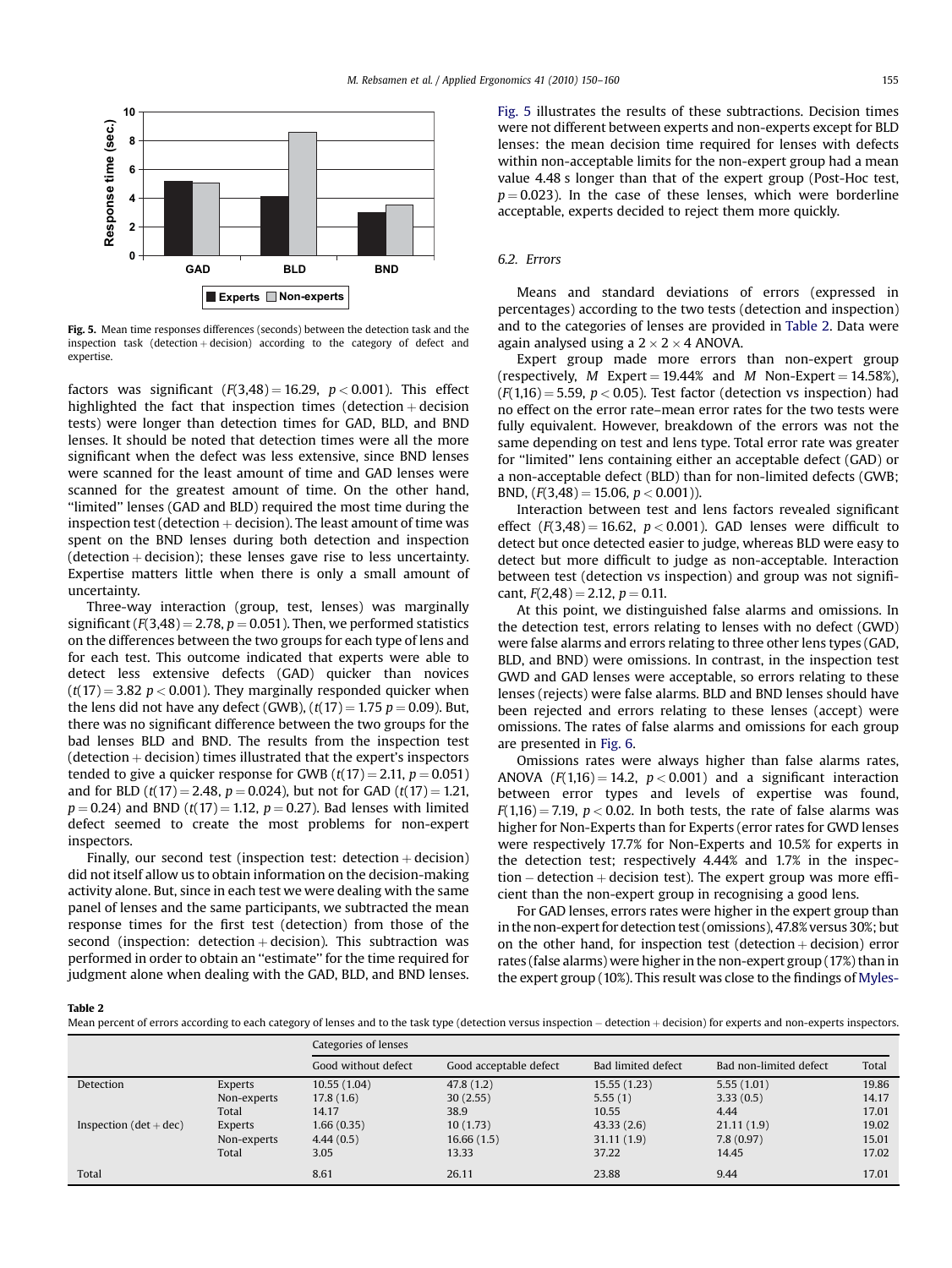<span id="page-6-0"></span>

Fig. 6. Mean rates of false alarms and omissions according to the level of expertise.

[Worsley et al. \(1988\)](#page-10-0) showing that experts did not process normal displays (detection) and confined cognitive processing to the most relevant features of the task (inspection  $=$  detection  $+$  decision).

For BLD lenses, fewer errors were produced in the detection test (10%) than in the inspection test (detection  $+$  decision) (37%). This result obtained for ambiguous lenses, showed that detection could be easier than full judgment, which implied precise updated knowledge and strict application of acceptability standards. Similar patterns of responses were found for BND lenses, with fewer errors.

In order to shed further light on the nature of the difference between experts and novices, a signal detection theory analysis was carried out.

#### 6.3. Signal detection theory analysis

Given that we collected ''omissions'' and ''false alarms'' for our subjects, it was quite possible to calculate values  $d'$  and  $\beta$ . These values are statistically derived from errors and good answers (especially false alarms and omissions) as may be seen in the model indicated in [Table 3.](#page-7-0) Indicator  $d'$  measures the discriminability of the subjects from noise (their ability to detect a flaw). It is a sensibility criterion<sup>1</sup>. Indicator  $\beta$  measures their criterion value – their willingness to decide the flaw is a defect. It is a response or a decision criterion<sup>2</sup>. Differences in  $d'$  between the experts and the novices would imply either that perhaps experts are self-selected, or that they have indeed improved their ability to search lenses through practice. Differences in  $\beta$  would indicate that novices are not yet good at decisions – for example, that they are too cautious.

We performed  $d'$  and  $\beta$  analysis for each test studied in the experiment: detection only and inspection (detection  $+$  decision). However, in the detection test, there was no decision on the acceptability of the default, thus in this task  $d'$  only was the most relevant criterion. In contrast, in the inspection task which included detection and decision about acceptability,  $d'$  as well as  $\beta$  appeared to be relevant criteria. However, because the detection part of the task involved for the second time the same lenses as the first detection only task, the  $d'$  measure for the inspection task appeared less reliable than for the first detection task. In contrast, in the inspection task,  $\beta$  was the most relevant criterion.

In the detection test, we have to remember participants had only to detect the presence or absence of a defect for each lens irrespective of their acceptability. The Participant was asked for a ''yes or no'' response for each lens. In this test the ''no'' answers concern GWD lenses only and ''yes'' answers were relative to the other types of lenses: GAD, BLD and BND:  $d'$  and  $\beta$  were performed on the basis of this opposition (GWD vs the other type of lenses). Results showed respectively  $d'$  value of 4.03 for novices and 7.58 for experts; and  $\beta$  value of 4.64 for novices and 8.58 for experts. Then, in a ''pure'' defect recognition test (GWD vs GAD, BLD, BND) expert seemed to outperform novices for the two criteria: discriminability and decision. However, here, the similarity of the results for the two criteria is not surprising, because in the detection test only, there was no decision on the acceptability of the defect (in contrast to the  $detection + decision task$ ). So, in this detection only task, we measured discriminabilty of the subjects from noise.

In the inspection test (detection  $+$  decision), we need to remember participants had to carry out the complete inspection and to decide if each lens was acceptable or not, after examining it: "good versus bad". In this second test "good" answers concerned GWD as well as GAD lenses and ''bad'' answers concerned BLD and BND lenses:  $d'$  and  $\beta$  were performed on the basis of this opposition (GWD and GAD vs BLD and BND).

Results revealed respectively  $d'$  value of 8.29 for novice group and 10.65 for expert group; and  $\beta$  value of 8.43 for novice and 16.24 for experts. In this second test  $d'$  values seemed different between expert and novice but not too distant while  $\beta$  values appeared more different between the two groups. However we have to remember that  $d'$  values were less reliable in the inspection task than in the detection task only. Here  $\beta$  was the most relevant information.

# 7. Conclusion: from experimental work analysis to training programmes

In this concluding section, we will firstly summarise and discuss the main results of this research; and secondly we will describe how we built the training programme which followed this applied case study. We will also briefly summarise the main results of the training programme.

Using the model employed by [Drury \(1975\) and Spitz and Drury](#page-10-0) [\(1978\)](#page-10-0) we checked that, for this case study with lens materials, the two well-known processing stages during the inspection activity were sequential. Since the mean inspection time was 9.6 s and the mean detection time 5.84 s, it may thus be deduced that a mean value of 3.76 s is necessary to make a decision after detection of a defect. This result confirms a sequential model.

Results from response time revealed that expert inspectors took less time to provide an exact response than the less experienced inspectors. From good and bad answers, it appeared that expert inspectors have a precise memory representation of what constitutes a normal lens configuration, with the end result that they are no longer able to process good lenses, even if they are explicitly asked to do so. No doubt this ability to restrict information processing to pertinent information, merely for the sake of the task's efficiency, is based on the superiority of the experts' performance. Thus, it is a matter of maximum adaptation to the task constraints, since inspectors are subject to time constraints in actual working conditions. So, it seems that what is acquired with experience is the ability to recognise normal and abnormal configurations and to process only the latter, without losing any time on the former. In the case studied here, even when defects were uncovered, decisionmaking, which implied using precise updated knowledge about contextualized acceptance standards, could remain very difficult for both groups.

Results from Signal Detection Theory analysis brought interesting data about the difference between experts and non-experts regarding the tasks of detection and decision-making. We found differences in  $d'$  between the experts and the novices. This result

[Sylla and Drury \(1995\)](#page-10-0) showed that  $d = \text{mean (fsn}(X) - \text{mean (fn}(X)/\sigma; \text{ or in}$ terms of probability:  $d' = p(s/s) - p(s/n)/\sigma$ . Variances of the two distributions have to be the same.

<sup>&</sup>lt;sup>2</sup> [Sylla and Drury \(1995\)](#page-10-0) and [Tanner and Swets \(1954\)](#page-10-0) showed that  $\beta = p$ (acceptance/p') or  $\beta = p(s/s)/p(s/n)$ .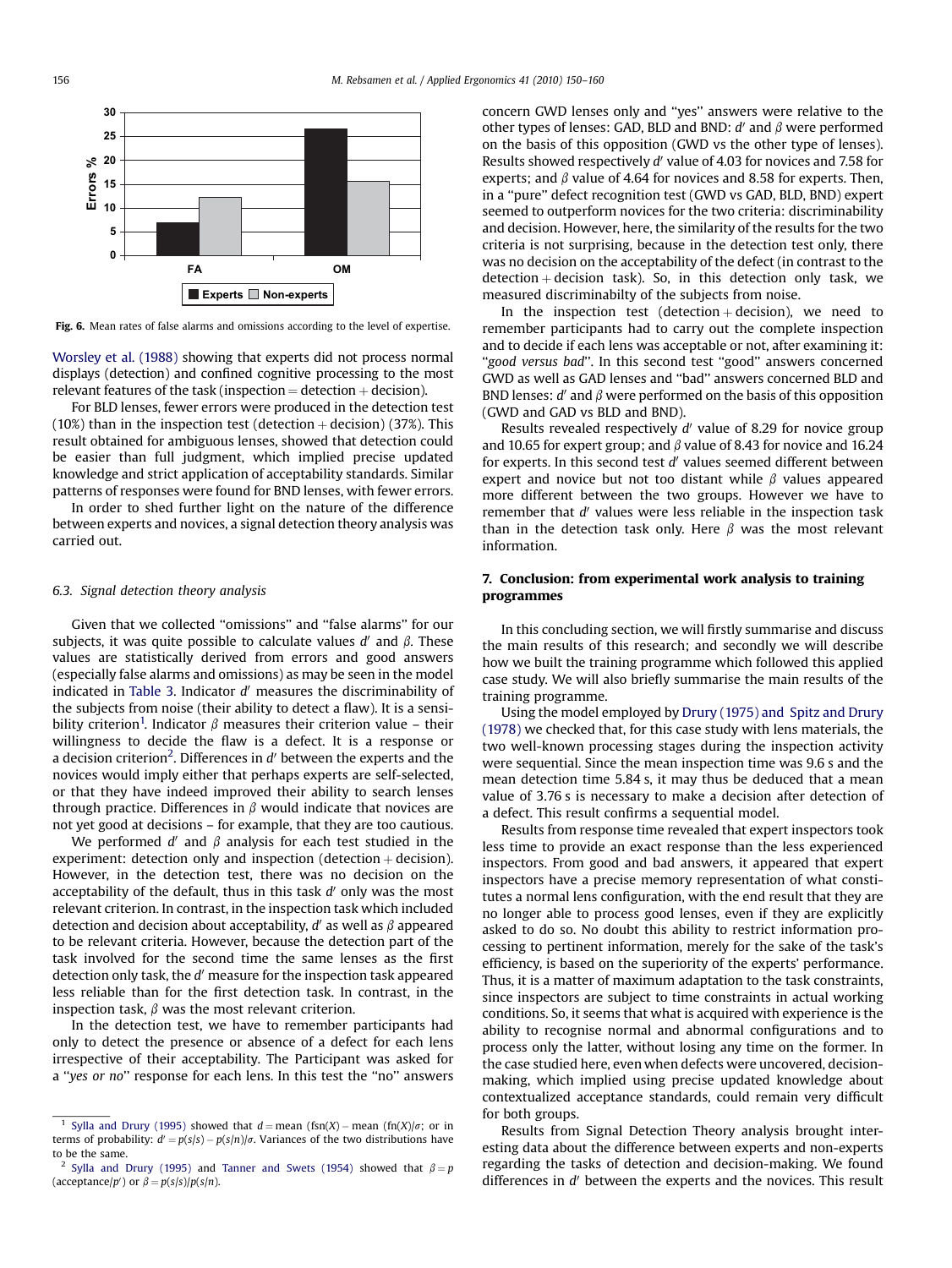#### <span id="page-7-0"></span>Table 3

Payoff matrix from attribute inspection with four possible answers in the SDT and distributions of the evidence variable X in the payoff matrix, under condition of noise and signal, from [Sylla and Drury \(1995\)](#page-10-0) and [Tanner and Swets \(1954\).](#page-10-0)

|                                        |                  | True state of item                                                        |                                                                        |  |
|----------------------------------------|------------------|---------------------------------------------------------------------------|------------------------------------------------------------------------|--|
|                                        |                  | Good (noise: $n$ ), $Fn(X)$                                               | Faulty (signal + noise: $(s + n)$ ), Fsn $(X)$                         |  |
| Probability density<br>Sensation level | Accept<br>Reject | Correct accept, probability $P(n n)$<br>False alarm, probability $P(s/n)$ | Omission, probability $P(n/s)$<br>Correct reject, probability $P(s/s)$ |  |

implies that the experts have indeed improved their ability to search lenses through practice. However, we cannot exclude the fact that experts might have been self-selected. If we consider the former alternative as the most parsimonious<sup>3</sup>, then we have a good basis for training their search of defects on lenses. This search and detection training in novices could be improved by first acquiring more specific representations of the categories of defects, and precise memory representation of what constitutes a normal lens configuration.

We found also an important difference in  $\beta$  between experts and novices, in the inspection task; which indicate that novices are not yet good at decisions. The reason is that they seem too cautious in comparison with experts.

This result also fits well with the fact that error rates for GAD lenses, in the inspection, were higher in the non-expert group than in the expert group. For BLD lenses, fewer errors were produced in the detection test than in the inspection test. This result obtained for ambiguous lenses, showed that detection could be easier than full judgment, which implied precise updated knowledge and strict application of acceptability standards. The main feature of acceptability standards is the intensity of the defect. This feature seems to be more critical that the zone where the defect is situated, because a zonal chart is always (and quickly) available in the workplace. There is no such tool for intensity. Decision training in novices could be improved by updating knowledge of acceptability standards. This implies learning intensity of defects.

On the basis of these conclusions, deriving from the experimental work analysis, we designed a training method and programme. The first goal of inspection training, more directly related to the detection phase, should be to improve the acquisition of precise representations of the categories of defects and of what constitutes a normal lens. The second goal, which is more related to decision phase, should be to provide specific knowledge about acceptability standards and particularly intensities of defects.

The training programme which is presented below consisted of two experimental learning stages in a simulated situation (with a real, full scale, workstation) and one control-training stage in a real working situation. The first two stages were experiments designed to check respectively, the effect of the acquisition of representations of categories on detection and the effect of learning intensity standards on decisions. The last stage was real work

training for new trainee inspectors, attending for real working place situation.

All three phases were also conducted as applied experiments from which we registered quantitative (reaction times and errors) and qualitative data. In the following section, we will present the main issues and results of the learning programme.

# 7.1. Learning categories of defects

The goal of the first experiment concerned defect categories learning, in order to build in long-term memory, precise and stable representations of defects, forms and categories. We based this defect category-learning phase on two factors: the distance from the prototype for each defect category (derived from the theory of categorization of [Rosch, 1978\)](#page-10-0) and the presence of immediate or delayed feedback on the categorisation response. Previous research on inspection, and perceptual tasks close to inspection, showed that feedback on learners' categorisation answers enhanced trainee performances ([Czaja and Drury, 1981;](#page-10-0) [Gramopadhye et al., 1997a, b\)](#page-10-0). In the experiment, learners had to process multiple series of trials, with lenses containing defects close or far from the prototype of their category.

Participants were 30 new recruits (21 females and 9 males) without any inspection experience. The experiment was carried out in the factory.

The material comprised a complete individual workplace station, two samples of lenses including a limited series of 5 categories of defects: one prototype sample (5 categories X2 proto $types = 10$  lenses, selected by expert inspectors) designed for learning; and one test sample (20 lenses), including exemplars more or less distant from the prototype with four distance levels (selected with expert inspectors), for each of the five defect categories. The five defect categories were: ''micro-grooves'', ''free jet'', ''white fleck'', ''pollution'' and ''batch stone''.

We performed the following three-step procedure in individual learning session (mean duration: 45 min.): (1) main inspection gestures learning; (2) explicit categories learning (with prototypes); (3) test phase (identification of exemplars identical or distant from the prototype for each category). For the test phase, four randomised trial blocks were performed. Half the group  $(N = 15)$  were given immediate feed-back after each participant answer. Half the group ( $N = 15$ ) were given delayed feed-back (after each block). Response times and answers were recorded. Results on good answers in the test phase are indicated in [Fig. 8.](#page-8-0)

Significant effects were found for feed-back  $(F(1,28) = 5.37,$  $p = .027$ ) in favour of immediate feed-back; for learning blocks  $(F(3,84) = 10.05, p < 0.001)$ ; and for distance from prototypes

 $\frac{3}{3}$  At the beginning of this research, we first proposed to both novices and experts to perform visual discrimination aptitude tests. Results of these first investigations showed no differences between experts and novices regarding pure visual search and discrimination ability.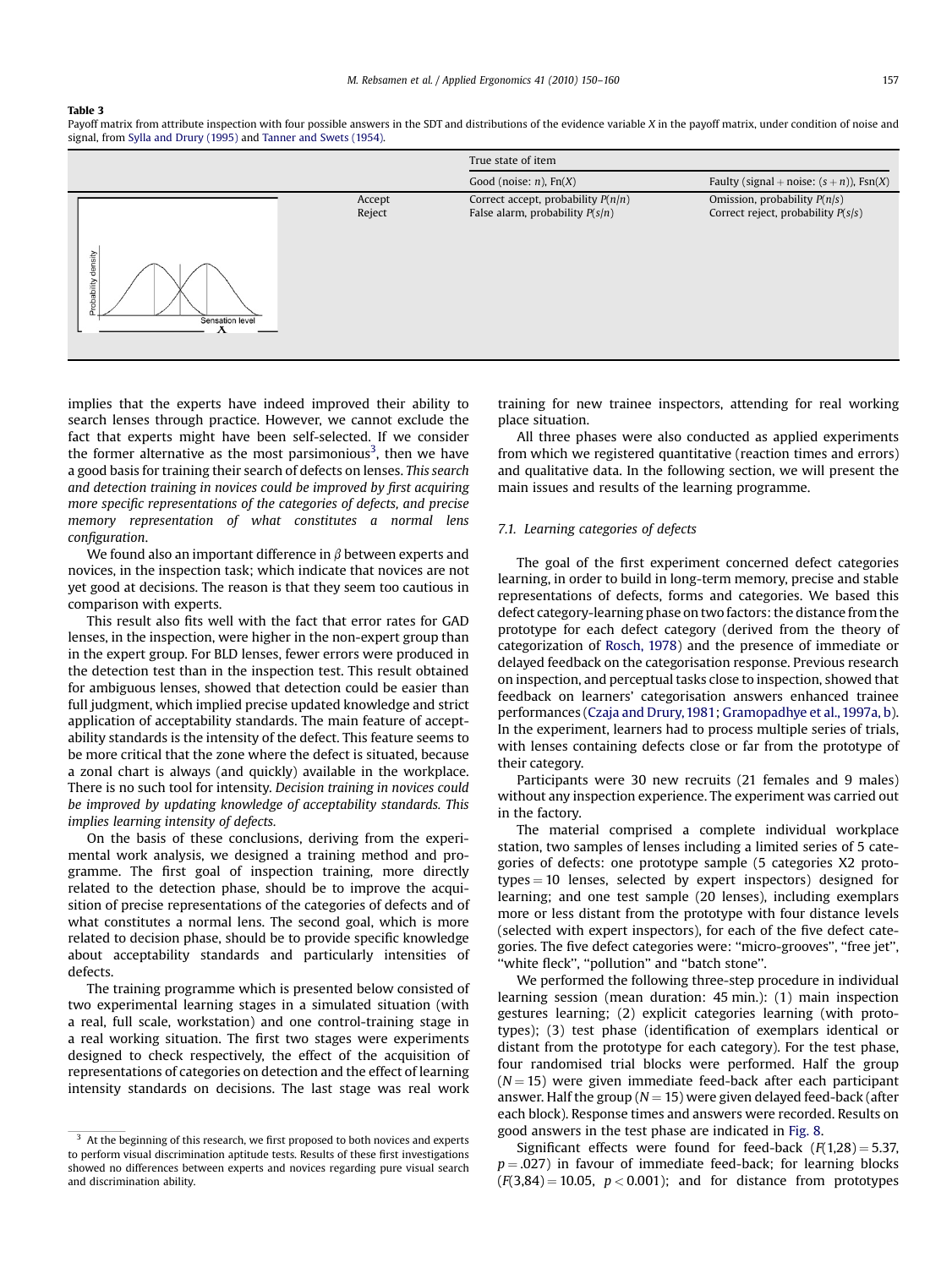<span id="page-8-0"></span>

Fig. 7. Learning Categories of Defects. (a) Good answers (%) with immediate feedback; (b) good answers (%) with deleted feedback.

 $(F(3,84) = 47.08, p < 0.001)$ . However, an interaction between feedback group and blocks showed that the effect of the feedback was limited to the first learning block. Similar results were found with time responses. To summarise, learning precise and various exemplars of categories (based on the prototype theory) was effective in recognising defects, with more than 85% of good answers in one ''short'' session.

## 7.2. Learning intensity

The goal of the second learning phase was to build precise mental criteria for acceptability standards. During the initial task analysis carried out at the beginning of our investigation in the factory, we often observed that intensity evaluation was the skill which took the longest time to be acquired. So, the experiment was devoted to acceptable or non-acceptable defect intensity learning. How were inspectors trained before our intervention for the evaluation of the intensity of defects? There was no real training. Inspectors were told about the general rules of intensity evaluation with a short exposure to an extensive external scale of intensity. We created a new yardstick of intensity classes, easy to handle, (Fig. 7) which fixed the boundaries of the four intensity levels.

As we had noted that experts did not use external scales of intensity, the goal of the experiment was to compare two training methods: training involving intensity judgment by systematic comparison of the defect with the new external yardstick (yardstick group) versus training involving judgment by systematic memorisation of the intensity classes (memory group).

Participants were 30 new recruits (different from those in the above experiment, including 22 males and 8 females) without inspection experience. The experiment was carried out in the factory. The material was composed of a complete individual workplace station and two samples of lenses showing defects within four possible intensity classes. The first sample was the training sample, including 24 lenses, each containing one defect (6 lenses  $\times$  4 intensities). The second sample was a test sample, including 20 lenses (different from the first sample) containing one defect (5 lenses  $\times$  4 intensities). In order to obtain optimal control of the type of defect, with the help of experts and technicians we ourselves created the defects on lenses (with a great level of realism).

We used a three-step procedure: the training session was immediately followed by a test session 1; and a delayed test session 2 took place after 48 h. In the yardstick group ( $N = 15$ ); inspectors were trained to systematically use the external yardstick tool to compare the defect of the lenses with the grades of intensity indicated on the yardstick. Feedback was immediately provided for each lens. In the memorisation group ( $N = 15$ ): inspectors were first shown visually the four grades of intensity using the yardstick. Immediately after this first explicit learning of the intensity grades they were told to answer ''intuitively'' by memory during the rest of the training session. Feedback was also immediately given for each lens. Presentation of the lenses was randomised. Response times and answers were recorded for test session 1 as well as for test session 2. Results of the good answers for the two test phases are indicated in [Fig. 9](#page-9-0).

Although the memory group performed 70% and the yardstick group 65%, the difference was not significant  $(F(1,28) = 2.65,$  $p = 0.11$ ). However, significant effects were found for the test session (test session  $1 <$  test session 2;  $F(1,28) = 17.42$ ,  $p < 0.001$ ); and for intensity  $(F(3,84) = 54.03, p < 0.001)$ , in favour of the extreme classes (i1 and i4). Significant interaction between the group and test session  $(F(1,28) = 7.16, p < 0.05)$  showed that the memory group was better than the yardstick group; however, this effect concerned only the first test session  $(F(1,28) = 15.13,$  $p < 0.001$ ). Marginal interaction between intensity and group  $(F(3,84) = 2.47, p = .067)$  suggested the memory group judged slightly better than the yardstick group i1 and i2 intensities. To summarise, this experiment revealed that the access to precise representations of the boundaries of levels of intensity might have a considerable effect on a correct acceptance decision in inspections.

#### 7.3. Integrated training sessions

The last part of the programme was aimed at integrating the two first steps of the learning phase in a new and real inspection



Fig. 8. A yardstick used to learn intensity.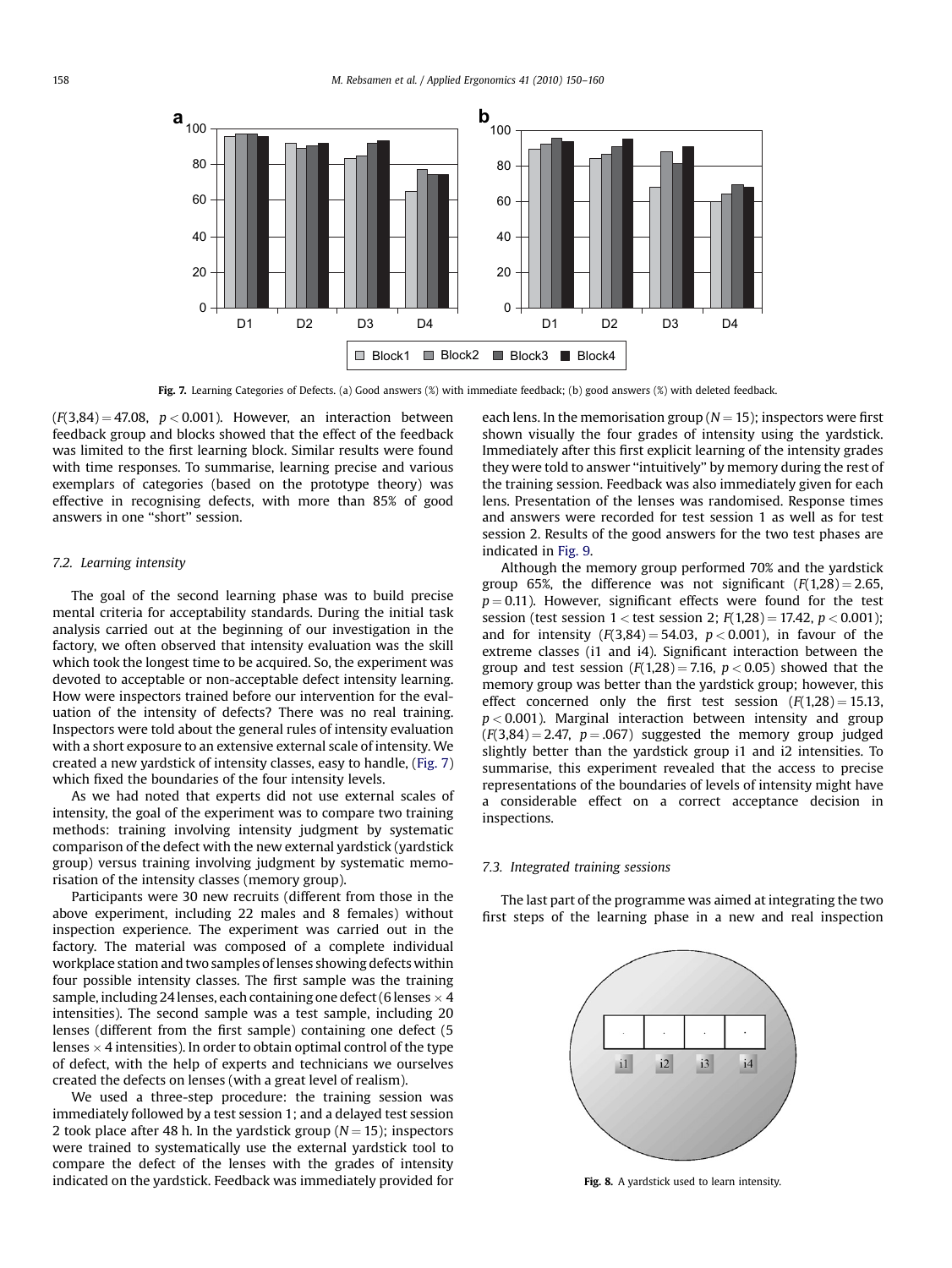<span id="page-9-0"></span>

Fig. 9. Learning defect intensity. (a) Good answers (%) for the evaluation of four intensities in memory and yardstick condition test session 1; (b) good answers (%) for the evaluation of four intensities in memory and yardstick condition test session 2 (after 48 h).

training session. Design of the training schedule was based on the two previous studies and on the recommendations of [Czaja](#page-10-0) [and Drury \(1981\).](#page-10-0) Thus four design principles were used: (1) presentation of an enormous variety of defects on the basis of prototypes (and non-prototypes) for each defect; and of bad as well as good lenses; (2) continuous progression in learning sessions regarding the complexity of the successive samples of defects; (3) active participation of inspectors engaged in the training sessions in real workstation exercises; (4) systematic immediate feed-back on answers about detection as well as decision.

Fifteen new inspectors (all volunteers, and different from those taking part in the two previous studies) without control experience, but all experienced employees of the factory in other posts, were trained in order to become full-time inspectors. The training period was staggered over 12 months, with regular learning sessions, inside the factory. Training periods included two main phases. The first phase was about the acquisition of the basic rules of inspection (including detection and decision). This phase (20 h) was mainly declarative ([Anderson, 1983](#page-10-0)). It was followed by the training session on real workplace phase. This second phase was mainly procedural, including progressively real specific ranges of lenses and real time constraints. This second phase was run by quality inspectors and took place alternately with a progressive hold on of real work productions stations. At the beginning, the second phase also included paper-based exercises with paper drawings of lenses with their defects (categories, intensities, zones, and numbers of defects).

During training sessions, ten different ranges of lenses with, and without, defects were used. The samples of lenses were progressive in terms of acceptance difficulty and type of defect. Each range of lenses was composed of a series of 28lenses. Also, in the first ranges oflenses, the same categories of defects were grouped together; in contrast, in the last ranges they were randomly mixed. At the outset of training, defects were cued on the lenses, later this cueing disappeared. Ranges of lenses could be used several times until each participant performed a high proportion of good answers (more than 90%).

The training programme was subjected to quantitative assessment at different stages of the training session. We designed this assessment as an experimental investigation. Thus, in experimental conditions, each trainee had to inspect a series of new lenses, containing defects (or no defects) similar to those in real workstations. This experimental assessment was carried out four times during the training programme. The trainees' performance was compared to the performance of a group of experts (with a minimum of 10 years of experience as inspectors). Participants were fifteen trainees and seven experts. The material of the experimental assessment was composed of four similar samples of 26 lenses (14 lenses acceptable – 7 Good Without Defect, GWD, and 7 Good Acceptable Defect, GAD, 12 lenses nonacceptable, Bad Non-acceptable Defect, BND). Each trainee was provided with a sample of 26 lenses to be inspected four times: (1) in the middle of the first training phase (after the phase including the basic and declarative part of the programme of 20 h duration) and after learners have already been trained on the first fifth ranges of training lenses; (2) at the end of this first training period; (3) after two months of alternating between training sessions and production sessions at real workplace; (4) and after six months of alternating between training sessions and the real workplace

For each lens of each sample, trainees had to perform a complete inspection. In contrast to training sessions, no feedback was provided during the test sessions. In order to obtain information about detection processes as well as decision processes, for each inspected lens, trainees had to give two answers (as quickly as possible): the first in respect of detection (defect or non- defect) and following this as soon as possible the second in respect of decision (acceptance or not). Response times and answers (good answers as well as errors, false alarms and omissions) were recorded.

Main results about good answers in detection and decision are indicated in [Fig. 10](#page-10-0). Regarding detection, ANOVAs were carried out on good answers for good lenses and on good answers for lenses containing a defect. For Good lenses we found an effect of test sessions revealing an effect of training  $(F(3,24) = 4.7, p < 0.01)$ ; in the last test session, there was no difference between trainees and experts ( $F < 1$ , ns). For lenses containing a defect, we also found an effect of test sessions showing the powerful influence of training. However, at the fourth test session, experts still performed better than trainees ( $F(1,14) = 6.01, p < 0.03$ ). It seems that after six month out of twelve, additional training time is still required for optimal performance in defect recognition. Regarding decision, ANOVAs were carried out on good answers and on correct rejects. For good answers we found an effect of test sessions indicating a strong influence of training  $(F(3,24) = 9.60, p < 0.001)$ ; and in the last test